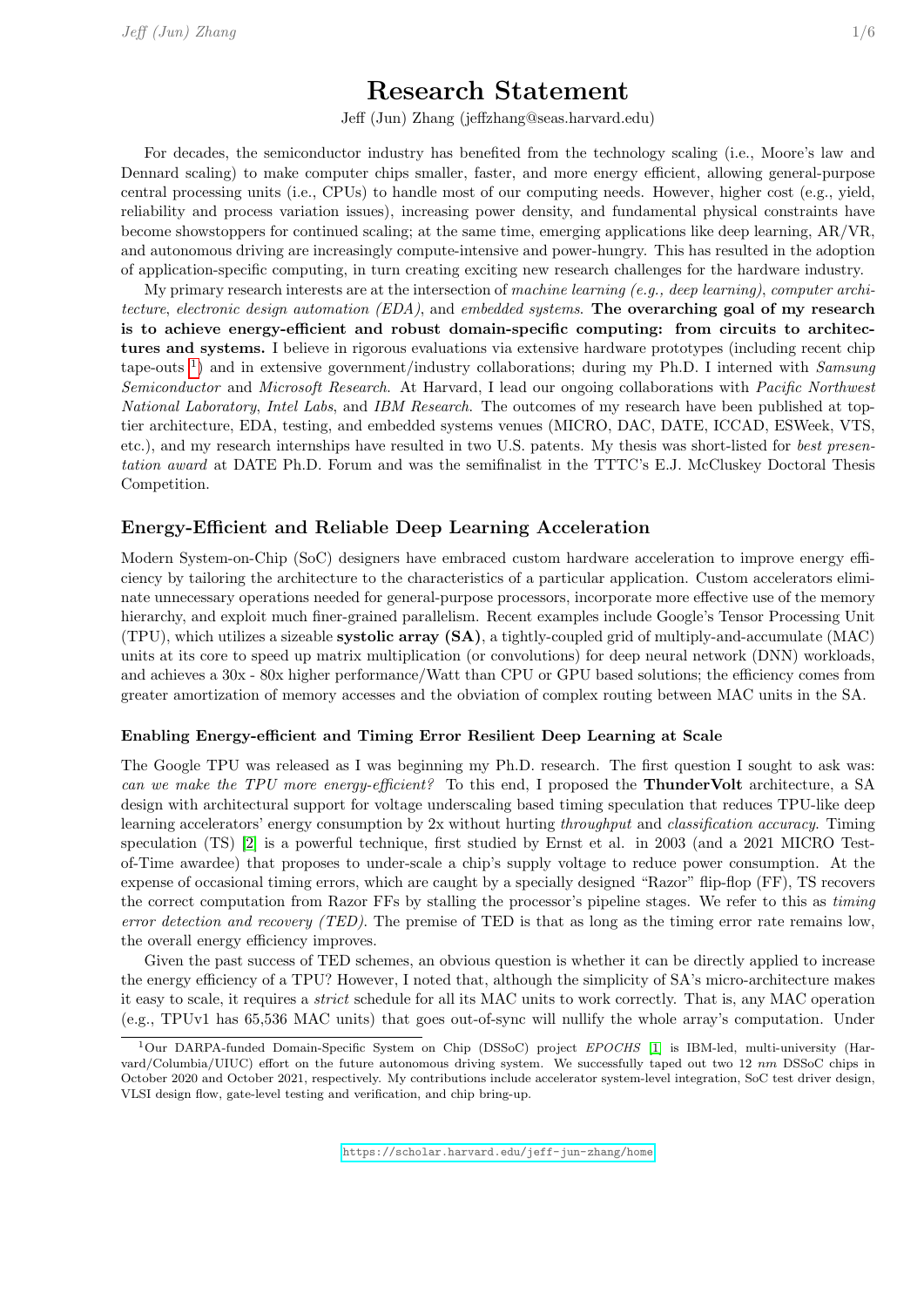this constraint, a conventional timing speculation scheme such as TED is not a viable option anymore — TED would have to stall the whole array to re-execute/recover any single MAC operation with timing errors. Our detailed gate-level simulation on a 256x256 SA empirically verifies this: timing error rates for large SA under the TED scheme are very high, so the benefits from TS are not significant. My second idea is based on the conventional wisdom which suggests that DNNs are inherently error resilient to small bit-flips. If TED incurs too much re-execute overheads, can we simply let the timing error propagate (TEP)? Unfortunately, I empirically showed that, for the first time, few timing errors are bad enough to crash the DNN's classification accuracy. In fact, timing errors for arithmetic operations typically occur in higher order bits, resulting in potentially large changes in the value of the partial sum computed by the MAC unit. Instead, these two attempts motivate a new timing error recovery technique, ThunderVolt [\[4,](#page-5-2) [5\]](#page-5-3). ThunderVolt is an innovative circuit and microarchitectural solution to drop (or zero out) faulty MAC operations, enabling voltage underscaling TS without re-execution. Empirically, we observe that ThunderVolt allows to aggressively under-scale the supply voltage of DNN accelerators (with up to 10% timing errors) without hurting accuracy.

A major roadblock in the ThunderVolt study is that running detailed gate-level timing simulations (GLS) to predict the timing error behavior of digital logic is prohibitively time-consuming. Since they preserve the view that most closest to real silicon, GLSs are orders of magnitude slower than functional simulations. For large DNN accelerators and fast-growing deep learning models, full GLS will quickly be infeasible. In follow-up work, we mitigate this challenge with FATE [\[6\]](#page-5-4), a new EDA tool that facilitates timing error simulation, enabling quick yet accurate exploration of different micro-architecture design choices for timing speculative DNN acceleration. With abundant ground-truth data obtained in ThunderVolt, I leveraged the powerful deep learning techniques to estimate the delay of any MAC computation accurately. Given the activation inputs are shared among all columns of the MAC array, I also proposed to statistical sample only a subset of MAC units for timing simulations and probabilistically inject errors to the remaining MACs. Our evaluation show that FATE provides more than two orders of magnitude speed-up against full detailed GLS, while introducing less than 6.2% average prediction error on the timing error behavior.

ThunderVolt and FATE have been cited across top-tier venues in both the circuits and architecture communities, and covered in the popular press.

#### Analyzing and Mitigating the Impact of Permanent Faults on DNN Accelerators

Another important challenge with advanced nano-meter CMOS technology scaling is increased fault rates, including both permanent (hard errors) and temporary faults (soft errors). (As a side note, we noticed several such faults in the recent 12 nm DSSoC tape-out.) Temporary faults might occasionally impact the DNN's classifications, but their overall impact on classification accuracy is restricted, even at high soft error rates. However, permanent faults can affect the computation of every DNN execution and significantly reduce the classification accuracy, as we show for the first time, on a large TPU-like SA [\[7\]](#page-5-5). These issues will be further exacerbated for emerging wafer-scale computing platforms like Cerebras. Unfortunately, redundancy based fault-tolerance solutions [\[8,](#page-5-6) [9\]](#page-5-7) used in general-purpose computing incur high resource and energy overheads for accelerator-rich SoCs.

Domain-specific computing opens up new fault-tolerance opportunities that are lightweight, customized to the application and the underlying hardware. For example, systolic array based DNN accelerators often use weight-stationary dataflow; and permanent faults, at least those that are related to manufacturing defects, can be identified and located during post-fabrication testing. This observation motivates the design of fault-aware pruning (FAP) for systolic arrays with manufacturing defects [\[7,](#page-5-5) [10\]](#page-5-8). FAP leverages the static one-to-one mapping between the DNN weights and MAC units in a weight-stationary SA. With a fault map that tells where the MACs with defects are, DNN weights that will be mapped to those MACs during execution are also known. At run-time, FAP implements a simple, low-area overhead circuitry to bypass the faulty MACs' computation, mitigating their impact on the final partial sum of the SA. Further, the identified weights are pruned (set to zero) away, and the remaining weights of the DNN are fine-tuned by incremental re-training to recover classification accuracy, which we refer to as  $FAP+T$ .  $FAP+T$  incurs extra training cost for each chip that may have different defects, but the one-time cost is only in test time, and can be amortized by over the chip's lifetime. Empirically, I found that FAP and FAP+T enable DNN accelerators to be used even at relatively high permanent fault rates with only marginal accuracy loss. In the follow-up work [\[10\]](#page-5-8), I investigated how different weights-to-SA mapping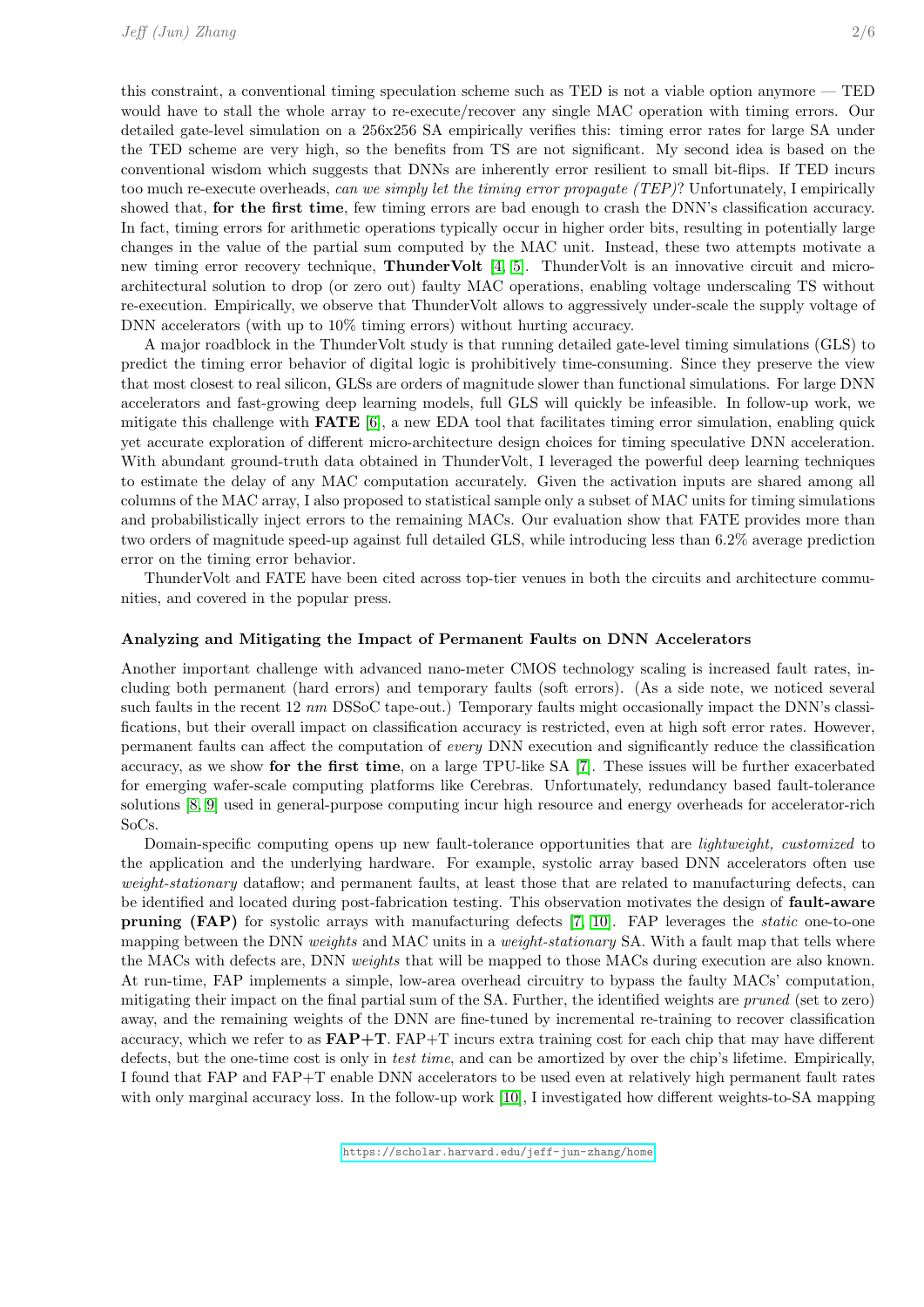strategies can help improve fault tolerance. I also showed that FAP and FAP+T could be adapted to repair process variation-induced permanent faults.

FAP received the **best paper award nomination** at IEEE VLSI Test Symposium (VTS). It is also listed as the most frequently accessed documents as recorded by IEEE Design  $\&$  Test. FAP introduced reliability as a serious concern for DNN acceleration and opened up low-cost fault tolerance opportunities for domain-specific applications. It motivated the work of several research groups on advanced fault mitigation strategies for deep learning hardware.

#### Reducing On-chip Memory Footprint for Efficient Low-power Embedded DNN Acceleration

During my research internship at the Microsoft HoloLens team, I observed that for embedded systolic accelerators running computer vision models, on-chip memory (SRAM) used to buffer DNN's activation inputs (or feature maps) is a significant contributor to total on-chip energy consumption. There are three main reasons: (1) computer vision models generate a large size of activation data; (2) strict power budget on embedded devices could only afford small MAC array (e.g., 64x64 SA), thus the activation memory access increases (due to fewer data reuse); (3) larger capacity is provisioned for on-chip buffers as a design philosophy to amortize the more expensive off-chip data communication.

To address this, I designed  $\bf{CompAct}$  [\[11\]](#page-5-9), the first SA-based architecture that enables on-chip compression of DNN activations. An immediate challenge for CompAct is the choice of the compression scheme. I found that although sophisticated entropy-based encoding might provide a better compression ratio, the decoding process of variable-length codewords is hard to meet SA's data throughput requirement. While a fixed-length encoding scheme such as run-length-coding (RLC) is fast to decode, it requires a regular data access pattern to ease the encoding. In CompAct, I discovered a particular DNN activation schedule that makes RLC work on SA, without performance degradation. I also proposed a lossy RLC scheme with principled approximation on the activation data to improve the compression ratio. The decoding logic of CompAct only fetches the on-chip buffer once for each compressed data word, so during the idle cycles, the leakage power of activation buffer can be further optimized. Building with these ideas, CompAct is able to achieve more than 2x energy reduction on the activation buffer of the SA-based accelerator. I also showed that CompAct could work synergetically with DNN pruning, a widely used algorithmic technique that reduces the DNN's memory footprint. The design of CompAct has generated two U.S. patents [\[12,](#page-5-10) [13\]](#page-5-11) and shed light on Microsoft's next generation of DNN hardware.

### Designing Higher-Quality Machine-Learning-as-a-Service (MLaaS)

At the system level, machine learning (ML) based prediction models, and especially DNNs, are being increasingly deployed as cloud services to provide inference serving (or predictions) for a range of applications, such as computer vision, natural language processing, and recommendation. Like other cloud services, MLaaS has the quality of service (QoS) requirements specified as service level agreements (SLAs) between the users and the cloud provider. Typical SLAs define the expected response time (i.e., tail latency), throughput and availability, etc. For ML, in particular, the prediction quality of the service should also be a critical metric but has not been encapsulated in SLAs for traditional applications.

In a recent collaboration with Microsoft Research, I characterized a state-of-the-art MLaaS framework (Berkeley's Clipper) on Azure Virtual Machines and found several issues in the presence of a highly dynamic, fluctuating load. Specifically, existing MLaaS systems either drop deadline-missed requests or significantly expand hardware resources in response to load spikes. In our study [\[14\]](#page-5-12), we showed that for DNNs, a diverse model architecture can be pre-trained for the same application; when a specific model is being deployed, computing resource allocation on data-level vs. model-level parallelism also plays a role in the tail latency. Model diversity and different resource allocation strategies carve out a widespread accuracy vs. latency Pareto frontier, opening new opportunities to deal with load fluctuation. Specifically, I proposed effective accuracy, a new QoS metric that quantifies users' expectation on correctly predicted requests within the deadline. Guided by this new metric, an online Model-Switching engine is designed and implemented within Clipper. During real-time inferencing, Model-Switching is able to switch to the best model quickly in response to load spikes, providing high-quality service without the need for over-provisioning the hardware capacity.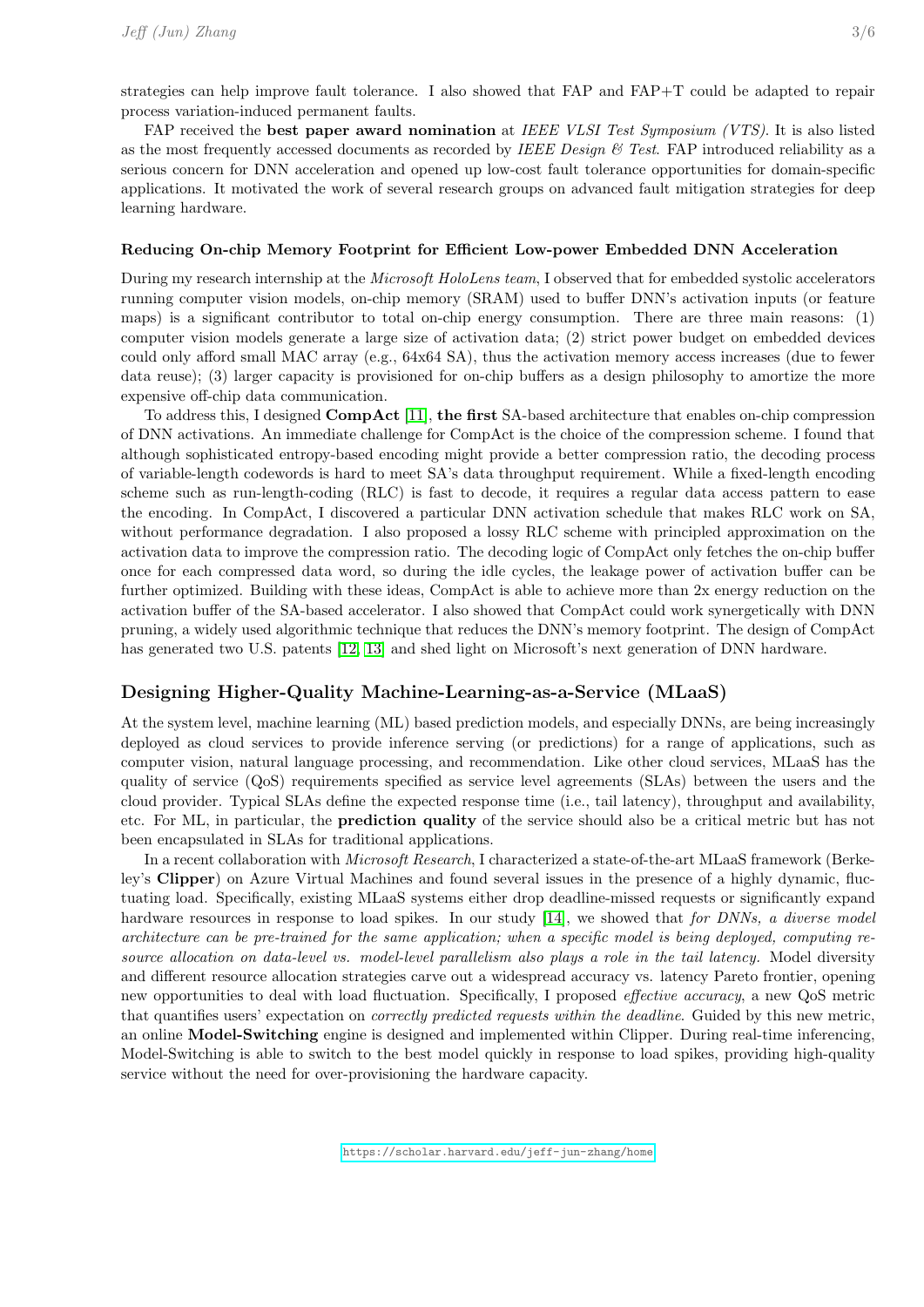During my post-doctoral research [\[15\]](#page-5-13), we (with Facebook AI Research) aim to optimize deep learning based recommendation serving, a specific MLaaS that constitutes an overwhelming fraction of machine learning cycles in production data centers (e.g., Facebook, Google). Facebook's data show that production-scale recommendation model sizes grow rapidly  $(> 10x)$  in just three years, resulting in a substantial increase in infrastructure demands. For recommendation service, the end-to-end prediction quality depends not only on the accuracy of the model but also on the number of ranked items. Ranking all candidate items with the most accurate and complex models is superfluous because eventually, only a small portion of the items will be recommended to individual users. Based on this key insight, we proposed RecPipe, a multi-stage recommendation engine that has two components: (1) a light-weight, less accurate frontend model that coarsely filters a large set of candidate items; (2) a heavier, more accurate back-end model refines ranking only on top candidates. We showed that at iso-quality, RecPipe's multi-stage ranking can greatly reduce overall compute demand and embedding access compared to the single-stage recommendation. Furthermore, we found that running multi-stage ranking on exiting heterogeneous computing platforms (e.g., CPU-GPU) and the state-of-the-art data center accelerators (e.g., TPU) results in costly inter-stage data transfer and low resource utilization across stages. For these reasons, I designed and implemented an on-chip filtering unit that eliminates host-accelerator communication between recommendation stages; and a run-time reconfigurable systolic array that simultaneously processes multi-stage queries and exploits data- and model-parallelism at each stage respectively. Overall, RecPipe improves tail-latency by up to 5x and throughput by up to 10x at iso-quality.

RecPipe participated in the first MICRO 2021 Artifact Evaluation and received all three badges (Artifact Available, Functional, Reproduced). We also open-sourced Model-Switching and RecPipe with Intel Labs, and are working together to design a better multi-stage model-switching recommendation service system.

#### Future Research Agenda

In future research, I am excited to collaborate with researchers in the area of ML, system, architecture, VLSI circuits, as well as engineers at tech companies, like Facebook, Microsoft, IBM, and Intel to generate new ideas, tools, and methodologies for improving the energy efficiency and reliability of the next-generation computing platform. Below I outline several directions that I am excited to pursue:

Efficient and Resilient Hardware/Software Co-design for Learning based Autonomous System. Real-world autonomous systems are composed of a complex computational pipeline that holistically accomplishes the mission of the domain. For example, an autonomous machine navigates in an environment may need perception/sensing (with a camera, GPS, depth sensor, etc.), localization and mapping, communication, and planning and control. Recent advances in deep learning have empowered many of these sub-tasks, opening up new challenges and co-design opportunities for hardware. In ongoing work [\[16\]](#page-5-14), we have recently investigated AI Habitat, Facebook's physically realistic simulation platform for Embodied AI research. Specifically, my preliminary profiling shows that each sub-module of the robot has its unique compute and memory demands for navigation tasks, suggesting a careful architectural design under the power, performance, and area constraints. One interesting question could be: should we design many fixed-function accelerators that map to each sub-module of the complex system, or how beneficial is programmability in domain-specific architectures? To improve the utilization of the on-chip resources, an efficient scheduler and run-time resource management are also worthy of further research. In addition, a learning-based system can offer greater efficiency by various co-design techniques across the computing stack, such as DNN pruning and compression, reduced precision and quantization, and approximate computing. I plan to evaluate this further by discovering the trade-off between every single module's accuracy and the overall system's efficiency.

The reliability of autonomous vehicles is another critical topic. Unlike single ML-based applications that use simple prediction accuracy as the metric, it is crucial to analyze the impact of faults vertically (across the stack) and horizontally (end-to-end) for the complex system. I believe identifying the correct metric to evaluate the system's fault tolerance is the way to design efficient application-specific resilient techniques. At Harvard, I made key contributions to the DARPA-funded DSSoC project for the future autonomous driving system. Our chip tape-outs set up an invaluable stage to answer the above research questions and motivate a new set of practical innovations.

Agile Hardware Design and Integration, Robust Design-time and Run-time Optimization. The complexity and heterogeneity in large SoCs stress the traditional "waterfall" hardware development process.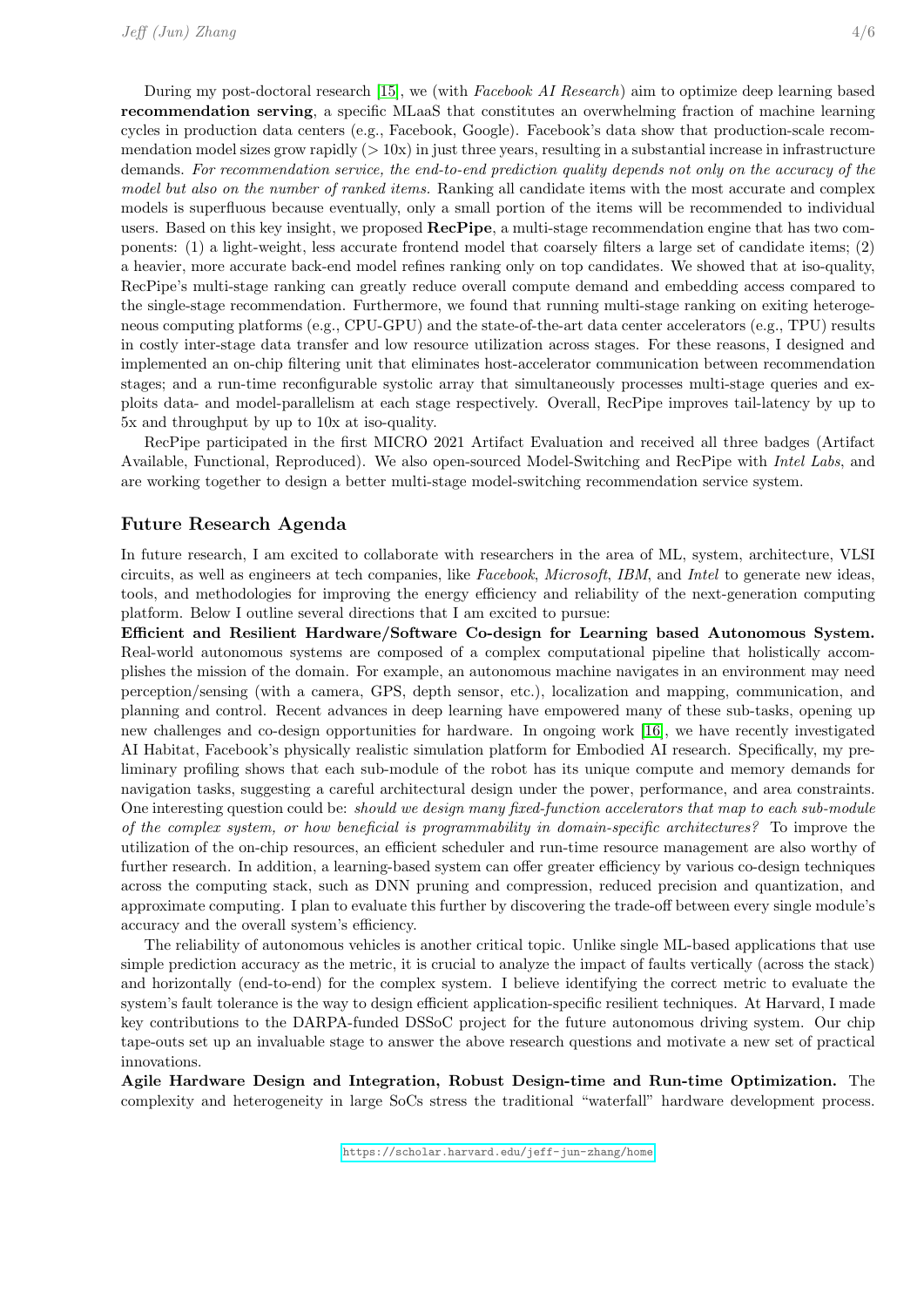DSSoC deserves a better design automation tool to reduce the design time and cost. For this reason, I'm currently working with researchers at Pacific Northwest National Laboratory to design an open-source domainspecific application-to-hardware synthesizer based on Google's Multi-Level Intermediate Representation (MLIR) infrastructure [\[17,](#page-5-15) [18\]](#page-5-16). I'm also an external contributor to Columbia's open-source heterogeneous SoC platform (ESP) [2](#page-4-0) , which our own DSSoC tape-outs relied on. In the future, I plan to continue building more comprehensive EDA tools to support emerging technologies and applications. For example, advanced 2.5D packaging technologies enable multi-chip-module (MCM) integration, where smaller chiplets can be connected together post-fabrication via low-latency and high-bandwidth interconnects. However, MCM integration also comes with an enormous design space challenge: How to optimally select which chiplets to build up for a given application? Other emerging technologies include: embedded nonvolatile memory (eNVM) with multi-level cell (MLC) is a promising alternative storage solution for large deep learning models; Processing-in-Memory (PIM) is another attractive solution for deep learning since it reduces the need for data movement and can perform several fundamental deep learning operations such as dot products and non-linear activations at a low cost. However, both MLCs and PIM (e.g., ReRAM devices) are inherently noisy and error-prone, requiring a principled tool to investigate. Furthermore, various run-time techniques can enable better-than-worst-case design opportunities that jointly optimize accuracy, performance, energy-efficiency, and reliability for ML-based applications, such as DNNs [\[19\]](#page-5-17) and hyperdimensional computing [\[20\]](#page-5-18). Together, I foresee an expended co-design space at both design-time and run-time to explore where traditional heuristics may be sub-optimal. My prior experience applying mathematical optimizations (e.g., linear programming, dynamic programming) [\[21,](#page-5-19) [22\]](#page-5-20) and ML methods (e.g., reinforcement learning) [\[23,](#page-5-21) [24\]](#page-5-22) to design and optimize multiple computing systems will help tackle some of these challenges more efficiently.

MLaaS vs. On-device Personalized AI. With the increasing research and development efforts on domainspecific hardware, data centers nowadays have a heterogeneous fleet of backend computing resources, e.g., CPUs, GPUs, and accelerators. On the other hand, MLaaS at the data center adopts different types of ML models for various application tasks. These ML workloads show distinct memory-bandwidth or compute-bound characteristics across their DNN layers and have different SLA targets (e.g., tens to hundreds of milliseconds latency requirement). MLaaS also needs to serve billions of users with fluctuating capacity demand over time. Therefore, the availability and flexibility of computing resources are important. Serving a mixed ML workload with multi-tenancy can improve resource utilization but is also challenging in practice. To this end, I plan to design a better system infrastructure for MLaaS — that is self-aware and can adapt its workload scheduling/mapping and resource allocation strategies dynamically in response to the environment change without violating the SLAs.

To improve the service quality, data center often scales up the ML model size and performs frequent incremental training on newly generated data samples daily or weekly. However, training large ML models generates an enormous carbon footprint which is not sustainable. Moreover, a centralized model trained on the aggregated user data suffers from the long tail accuracy issue  $-$  i.e., long-tailed training samples from minorities induce the model bias. I envision over billions of ubiquitous mobile devices around the world unlock new opportunities for personalized AI. Running ML on the device can improve user experience with reduced service response time, make the service less dependent on network connectivity, and, more importantly, enable access to abundant private, contextual features only available locally. In the long term, I plan to look into the system support for device-cloud collaborative learning, where the cloud maintains a general centralized model, and at the same time, end-users have their customized models trained cooperatively with the cloud for better generalization. Each end user's model architecture can be tailored to the unique capabilities of their own mobile devices, and be trained over the local data, achieving deep personalization. I will devise system-level solutions that account for the performance variability of the device, network bandwidth and connectivity, and improve the overall energy efficiency of the personalized collaborative learning.

<span id="page-4-0"></span><sup>2</sup><https://github.com/sld-columbia/esp/blob/master/CREDITS.md>